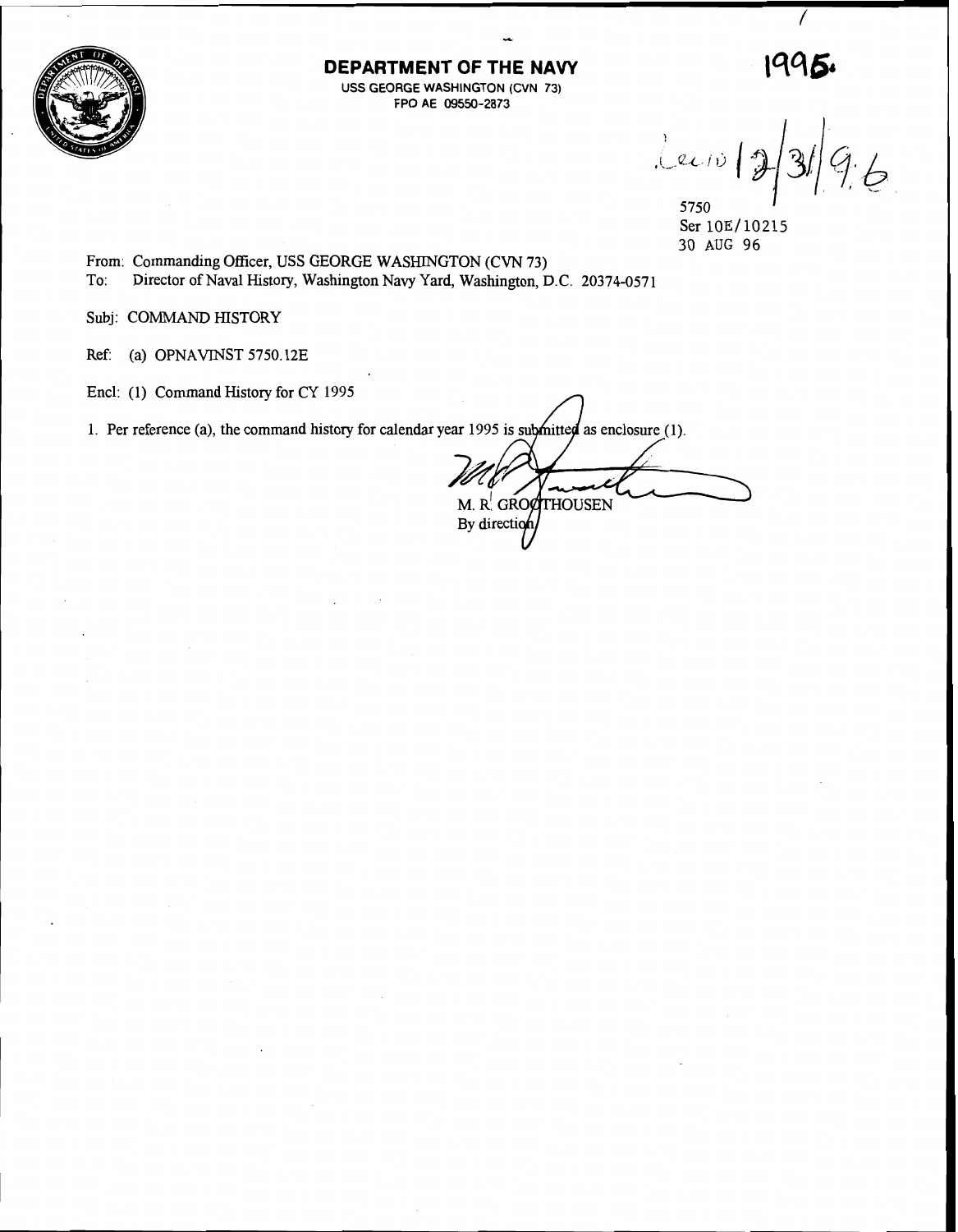# **USS GEORGE WASHINGTON (CVN 73) COMMAND HISTORY 1995**

 $\hat{\Sigma}$ 

## **COMMAND COMPOSITION AND ORGANIZATION**

USS GEORGE WASHINGTON (CVN 73), sixth of the NIMITZ-class nuclear-powered aircraft carriers, was commissioned on July 4, 1992 at Naval Station Norfolk, Virginia. Home ported at Norfolk, she is an asset of Commander Naval Air Force, U.S. Atlantic Fleet, under Vice Admiral Richard C. Allen and an operational unit of the Second Fleet under VADM Jay Johnson.

Commanded by Captain Malcolm P. Branch, GEORGE WASHINGTON is tasked with numerous missions, the primary one being to conduct sustained combat air operations. In this role, the ship serves as the flagship for Commander, George Washington Battle Group commanded by Rear Admiral Henry C. Giffin, who relieved.RADM Alexander J. Krekich in March 1995.

GEORGE WASHINGTON'S embarked air wing, Carrier Air Wing SEVEN, is commanded by Captain Ronald D. McElraft. The air wing's task is to conduct sustained offensive air operations against land, surface and subsurface targets and to defend the battle group in support of assigned missions.

The air wing employs 75 aircraft including: the F-14B Tomcat fighter flown by the Dogs of VF 143; the F/A-18C Hornet stnke-fighter operated by the Wildcats of VFA 13 1 and the Knighthawks of VFA 136; the A-6E Intruder medium attack aircraft flown by the Blue Blasters of VA 34; the EA-6B Prowler electronic warfare aircraft flown by the Patriots of VAQ 140; the S-3B Viking anti-submarine warfare aircraft flown by the Topcats of VS 3 1; the E-2C Hawkeye airborne early warning aircraft flown by the Bluetails of VAW 121; the ES-3B Raven flown by the Black Ravens of VQ 6; and the HH-60/SH-60F helicopter flown by the Night Dippers of HS 5. The tailcode for Carrier Air Wing SEVEN is "Alfa Golf."

Additionally, GEORGE WASHINGTON serves as the base of operations for Commander, Destroyer Squadron TWENTY SIX while at sea, and has served as a platform for joint operations with Army and Marine Corps aviation and ground units as part of the deployment work up cycle.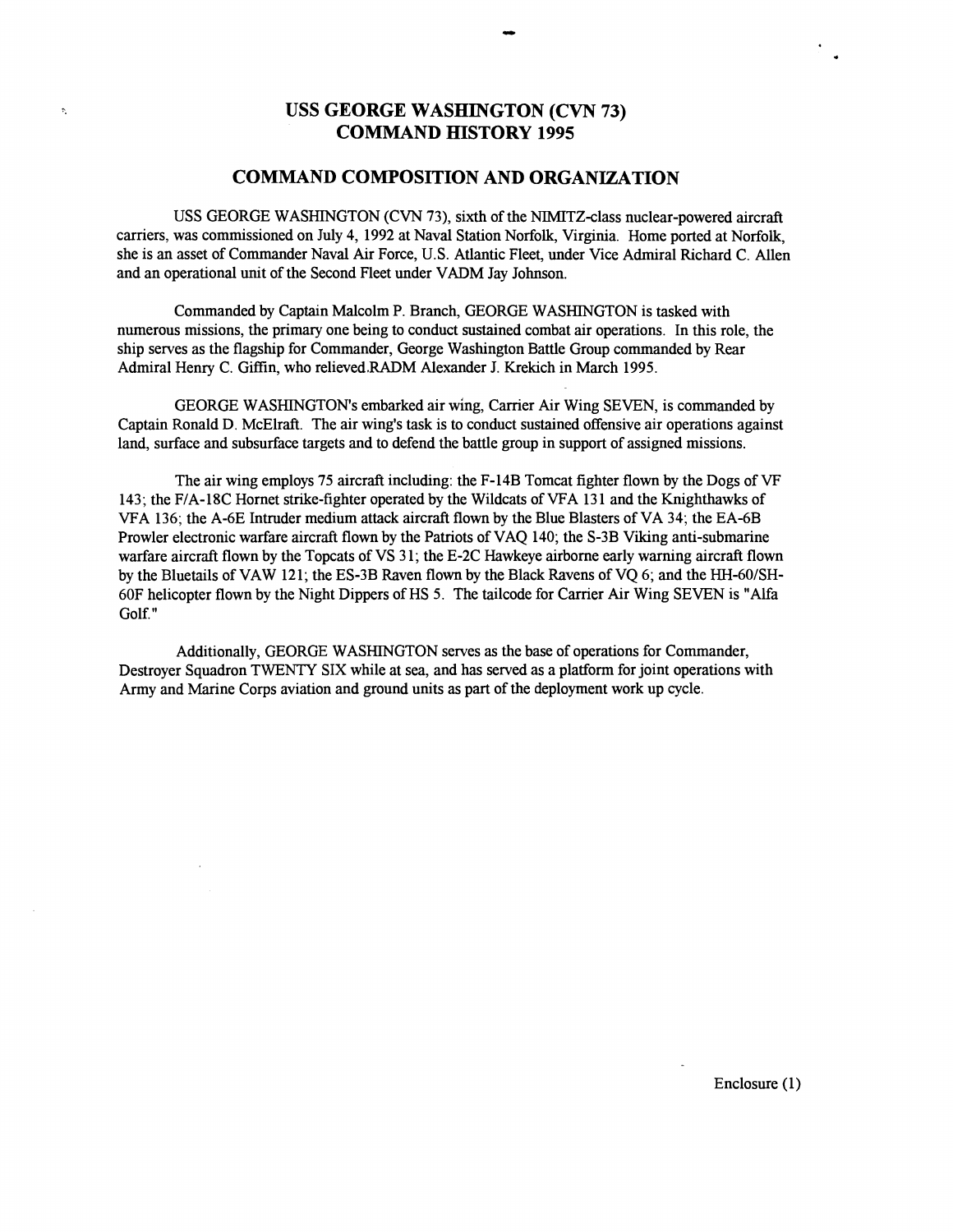# **USS GEORGE WASHINGTON (CVN 73) DEPARTMENT HEADS**

## CAPT William L. McKee Executive Officer

 $\tilde{\mathbf{y}}$ 



Reactor Officer CRMD Engineering Medical Medical Dental Dental **AIMD AIMD**  Navigator Weapons Supply Supply **Operations** Safety Information Systems Information Systems Deck Training Legal Administration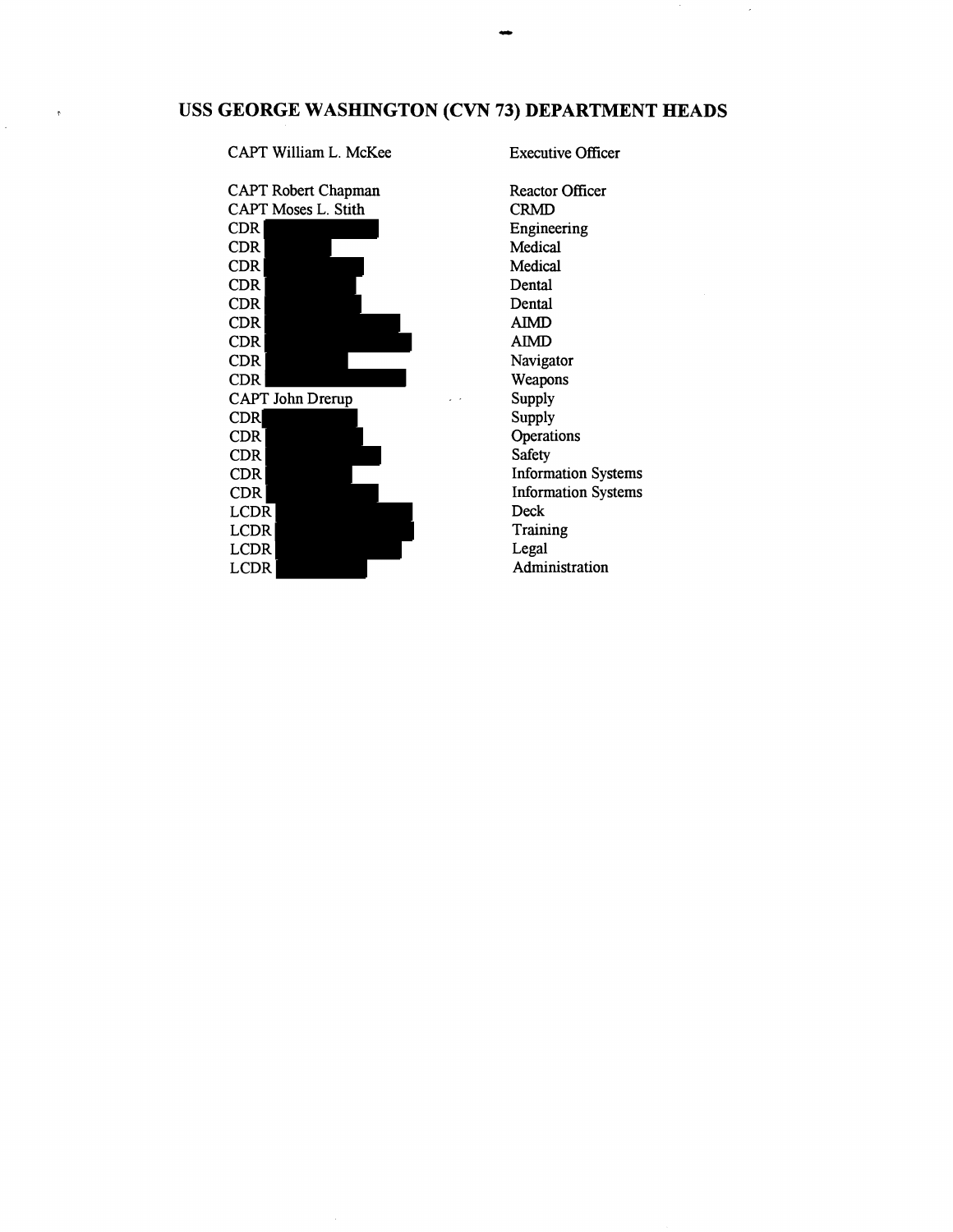# **1995 CHRONOLOGY**

 $\rightarrow$ 

Ţ

## **Janauary**

÷.

 $\mathbb{R}$ 

 $\sim 10$  $\sim$   $^{\circ}$ 

| 1         | Inport Norfolk, Viriginia.                                                                                                |
|-----------|---------------------------------------------------------------------------------------------------------------------------|
| 3         | Conducted inert ammunition offload.                                                                                       |
| 4         | Conducted Zone Inspection.                                                                                                |
| 6         | Underway for Norfolk Naval Shipyard, Portsmouth, Virginia.<br>Moored Pier 5 Norfolk Naval Shipyard, Portsmouth, Virginia. |
| 11        | Conducted Zone Inspection.                                                                                                |
| 13        | Conducted Martin Luther King, Jr. Worship Service at the Dry Dock Club.                                                   |
| $17 - 20$ | <b>CNAL QA Audit</b>                                                                                                      |
| 18        | Conducted Zone Inspection.                                                                                                |
| $23 - 26$ | <b>CAAC Team Visit</b>                                                                                                    |
| 25        | Conducted Zone Inspection.<br>RADM Thomas J. Porter, NAVSEA 07, Visit.                                                    |
| $26 - 27$ | Nuclear Power School Instructor Familiarization Visit.                                                                    |
| February  |                                                                                                                           |
| 1         | Conducted Zone Inspection.                                                                                                |
| 7         | Conducted Nuclear Accident Drill.                                                                                         |
| 8         | Conducted Zone Inspection.<br>Conducted Reactor Accident Drill.                                                           |
| 15        | Conducted Zone Inspection.                                                                                                |
| 20        | Observed President's Day.                                                                                                 |
| 22        | VADM Richard C. Allen, COMNAVAIRLANT visit.                                                                               |
| 23        | RADM Katharine L. Lawton, Director, Customer Service, Space and Electronic Warfare<br>(CNO N60)                           |
| March     |                                                                                                                           |
| $6 - 10$  | 3M Assist Visit.                                                                                                          |
| 7         | Held E-4 Advancement Exam.                                                                                                |
| 8         | Conducted Zone Inspection.                                                                                                |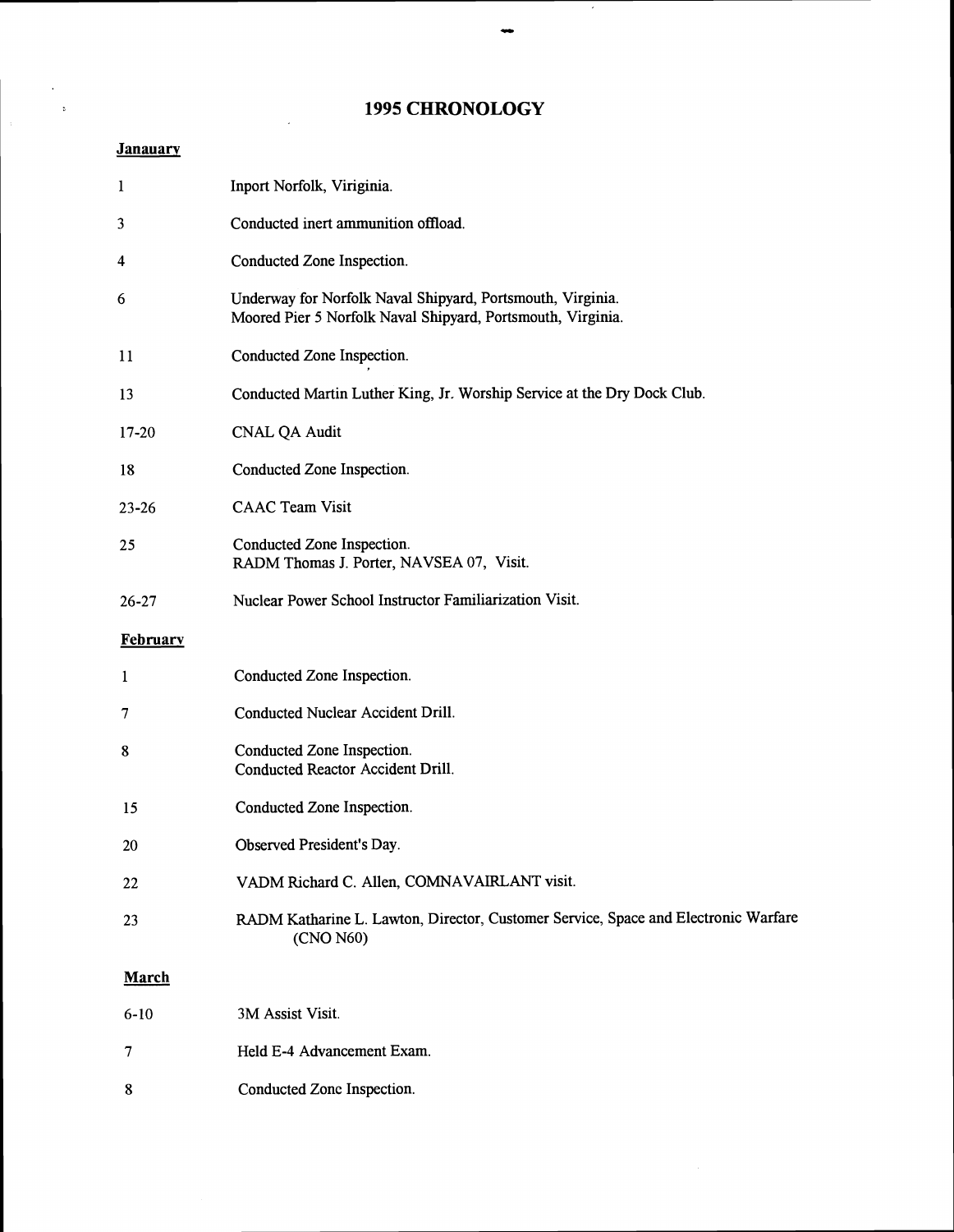| 9            | Held E-5 Advancement Exam.                                                                  |
|--------------|---------------------------------------------------------------------------------------------|
| 13           | CDC Team Trainer.                                                                           |
| $13 - 14$    | COMNAVAIRLANT Aircraft Handling team Assist Visit.                                          |
| 14           | Held E-6 Advancement Exam.                                                                  |
| 15           | Conducted Zone Inspection.                                                                  |
| $15 - 17$    | <b>COMLOGGRU 2 Stream Team Assist Visit</b>                                                 |
| $20 - 24$    | PAATG Team Visit.                                                                           |
| 22           | Conducted Zone Inspection.                                                                  |
| 24           | RADM Henry C. Giffin, III, GWs new Battle Group Commander visit.                            |
| 27           | Commanding Officer, USS JOHN C. STENNIS (PCU 74) visit.                                     |
| 28           | Conducted CIWS ammo onload.                                                                 |
| 28-29        | CSTT Team Training.                                                                         |
| 29           | Conducted Zone Inspection.                                                                  |
| 30           | <b>Conducted Dock Trials.</b>                                                               |
| 31           | Kansas City NJROTC tour.                                                                    |
| <b>April</b> |                                                                                             |
| $\mathbf{1}$ | Conducted JP5 onload.                                                                       |
| $3 - 5$      | Conducted Fast Cruise.                                                                      |
| $5-13$       | Stream Team Assist Visit.                                                                   |
| $7 - 12$     | Underway for Sea Trials.                                                                    |
| 9            | <b>Conducted General Quarters Drills.</b>                                                   |
| 10           | <b>Conducted General Quarters Drills.</b><br>COMNAVAIRLANT SPAR Familiarization day embark. |
| $10 - 11$    | GWBATGRU Sponsored DV embark.                                                               |
| 11           | <b>Conducted General Quarters Drills.</b>                                                   |
| $11 - 12$    | Portsmouth, Va. Chamber of Commerce embark.                                                 |

 $\sim$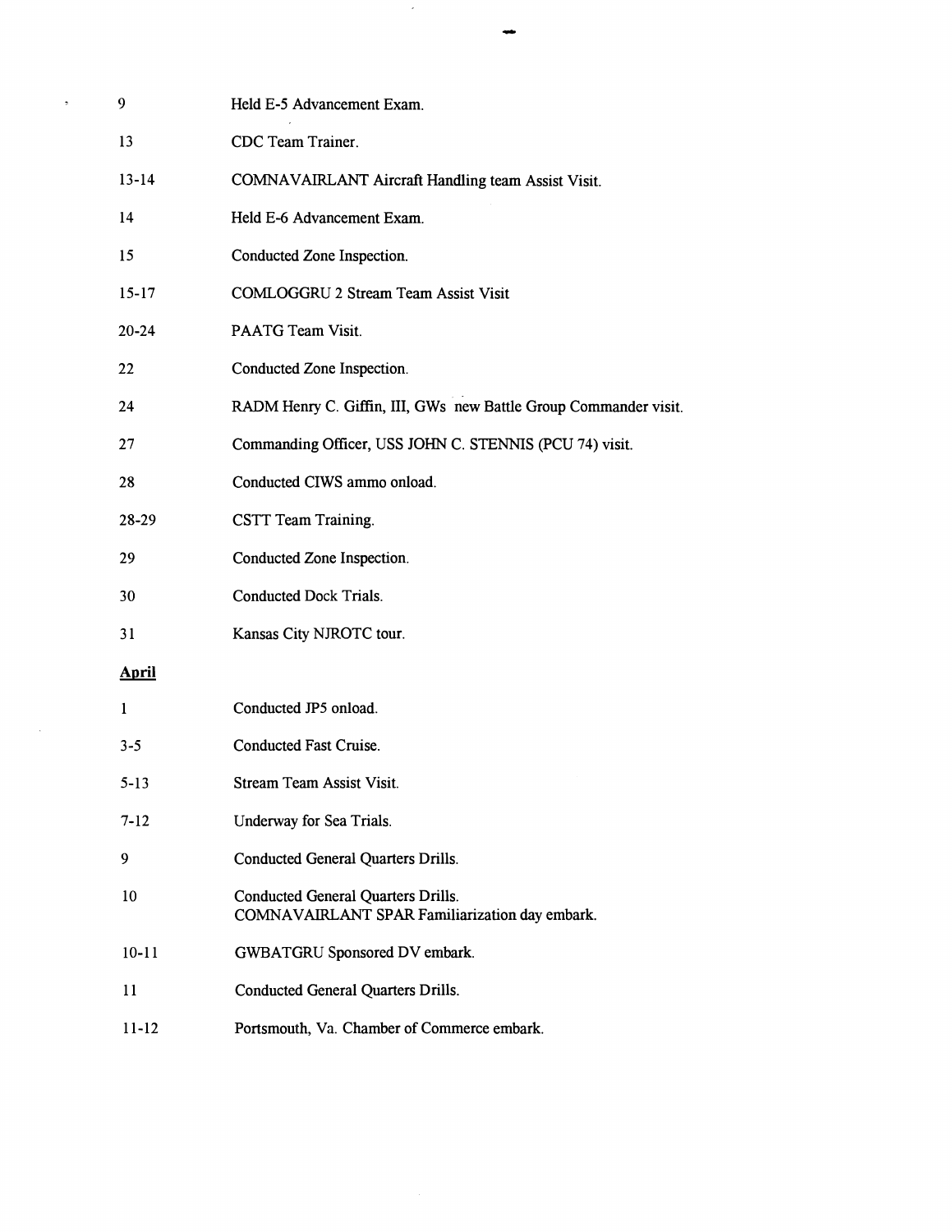| 12           | Conducted Zone Inspection.<br>Conducted Precision Anchorage evolution.<br>Moored Pier 12 North, Naval Station Norfolk, Virginia.                                 |
|--------------|------------------------------------------------------------------------------------------------------------------------------------------------------------------|
| 14           | Notre Dame High School NJROTC Tour.<br>Malaysian Midshipman Tour.                                                                                                |
| 15           | <b>COMDESRON 26 Visit.</b>                                                                                                                                       |
| 16           | <b>Conducted Easter Sunrise Service.</b>                                                                                                                         |
| 17           | Held luncheon honoring ship's Ombudsmen.                                                                                                                         |
| 19           | Conducted Zone Inspection.<br>USS ENTERPRISE (CVN 65) guests tour.                                                                                               |
| 20           | Conducted GEORGE WASHINGTON Change of Command. CAPT Malcolm P.<br>Branch Relieved CAPT Robert G. Sprigg.                                                         |
| 21           | NCIS tour.                                                                                                                                                       |
| 23           | Naval Safety Center Sponsored Boy Scout tour.                                                                                                                    |
| 24           | <b>BUPERS Placement Officer Tour.</b><br>VAW 121 Sponsored Middle School tour/dinner.                                                                            |
| 25           | Asst. SECNAV (Manpower and Reserve Affairs ) Pang and MCPON visit.<br>Conducted ammo onload.                                                                     |
| 26           | Conducted Zone Inspection.<br>French Carrier (Charles de Gaulle) tour.<br>Navy Contracting Intern Training tour.                                                 |
| 28           | Defense Industrial College tour.<br>NATO Defense College Senior Course tour.                                                                                     |
| 29           | Syms Middle School tour.<br>Dental and Medical Recruiting Group tour.                                                                                            |
| 30           | Local Cub Scout tour.<br>Azalea Festival Queen and Court tour.<br>USNA Midshipman tour.                                                                          |
| <b>May</b>   |                                                                                                                                                                  |
| 1            | Decatur, Ga. NJROTC tour.<br>Inter-American Defense Board tour.                                                                                                  |
| $\mathbf{2}$ | Conducted Zone Inspection.<br>NATO Member Journalist Tour.<br>Navy Motion Picture Service Survey Group Tour.<br>VADM Katz, COMNAVSURFLANT, sponsored guest tour. |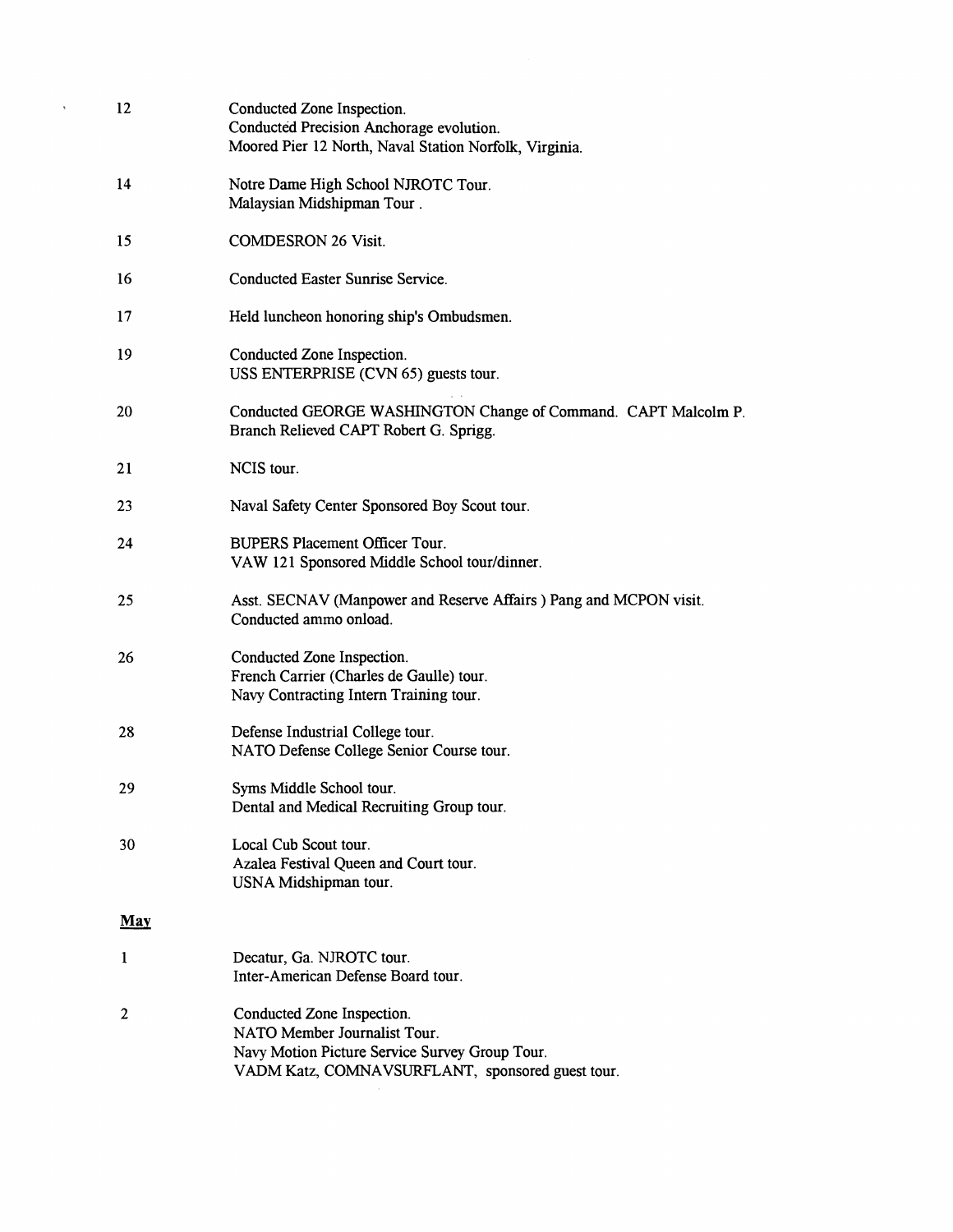| 3         | Underway for local operations.<br>Conducted precision anchorage evolution.<br>Conducted Zone Inspection.                                                                               |
|-----------|----------------------------------------------------------------------------------------------------------------------------------------------------------------------------------------|
| $3 - 7$   | NAVSEA CVX Program Office embark.                                                                                                                                                      |
| 5         | Congressman Patrick Kennedy day embark.                                                                                                                                                |
| 5-6       | CINCLANTFLT Sponsored Fortune 500 CEO embark.                                                                                                                                          |
| 6         | Harvard Fellows day embark.                                                                                                                                                            |
| 7-8       | CAPSTONE embark.                                                                                                                                                                       |
| 8         | Conducted CIWS PACFIRE.                                                                                                                                                                |
| $8-9$     | Virginian Pilot Staff Familiarizaion embark.                                                                                                                                           |
| 9         | Asst. SECDEF (Reserve Affairs) Deborah E. Lee day embark.                                                                                                                              |
| $9-10$    | CINCLANTFLT sponsored DVs embark.                                                                                                                                                      |
| 11        | OSD Sponsored JCOC Familiarization day embark.                                                                                                                                         |
| 12        | <b>Conducted General Quarters Drills.</b>                                                                                                                                              |
| $12 - 13$ | Congressional Delegation Lightfoot embark.                                                                                                                                             |
| $13 - 14$ | NPMTT Visit.<br>STAFFDEL Arapis embark.                                                                                                                                                |
| $14-19$   | Supply ASMAT Visit.                                                                                                                                                                    |
| $16-18$   | Ammo onload with USS DWIGHT D. EISENHOWER (CVN 69) and USS MOUNT<br>BAKER (AE 34).                                                                                                     |
| 19        | Conducted Precision Anchorage Evolution.<br>Moored 12 South, Naval Station Norfolk, Virginia.<br>JFACC/ISIS Indoctrination visit.                                                      |
| 20        | USS Franklin D. Roosevelt Reunion tour.<br>Northern Virginia Girl Scout Troup tour.<br>Northern Virginia Boy Scout tour.<br>COMLOGRU 2 Sposnored tour.                                 |
| 21        | Virginia Exceptional Kids pierside tour.                                                                                                                                               |
| 22        | Shamrock High School NJROTC, Decatur, Ga. tour.<br>CINCLANTFLT Adopt-A-School (Sewells Point Middle School) tour<br>COMNAVSURFLANT Adpot-A-School (Azalea Gardens Middle School) tour. |
| $22 - 23$ | Command PRT.                                                                                                                                                                           |
| $22 - 25$ | Pre-CAMSEE Visit.                                                                                                                                                                      |

 $\bar{\gamma}$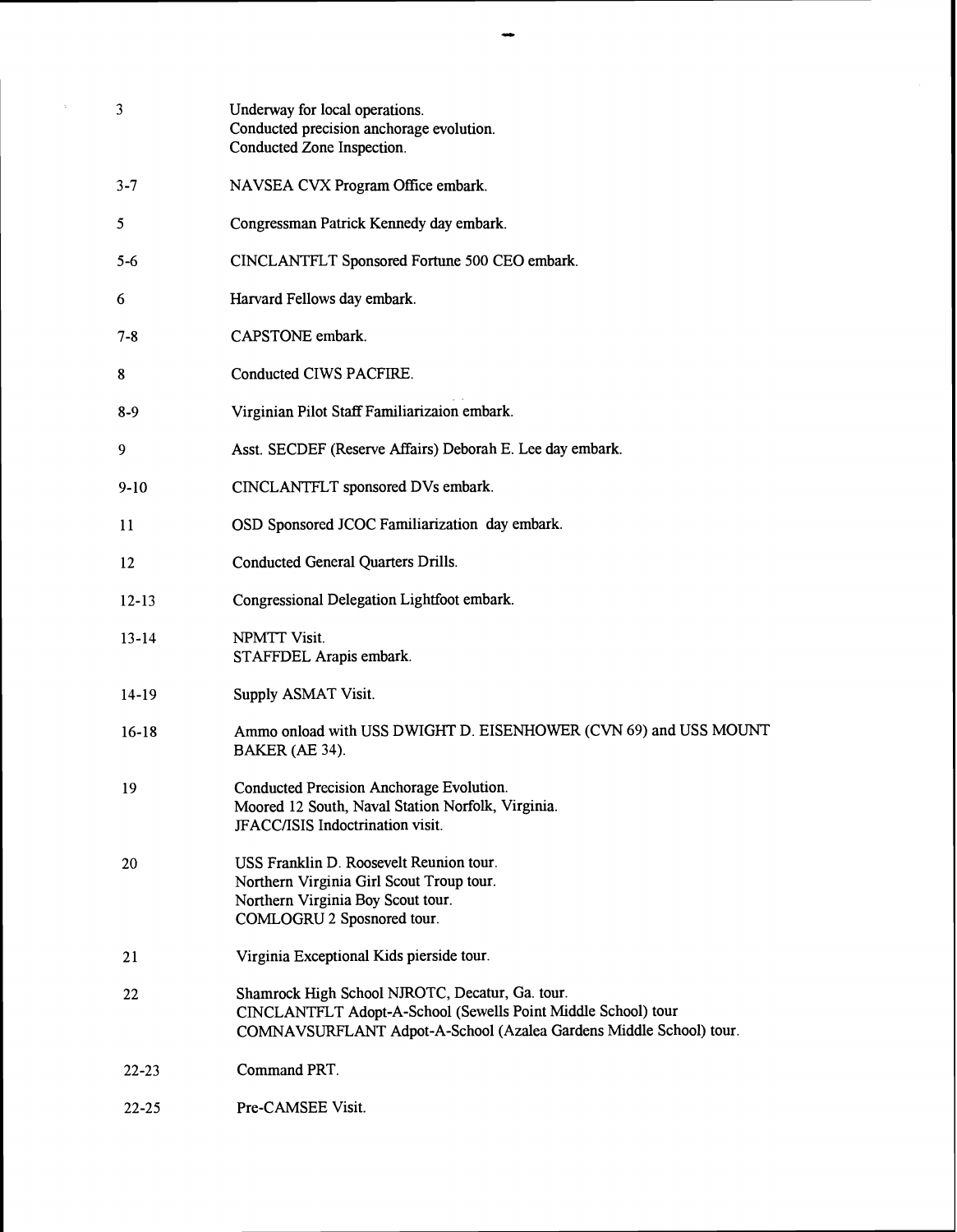| $22 - 26$ | Summer Safety Awareness Week.                                                                                                                                                                               |
|-----------|-------------------------------------------------------------------------------------------------------------------------------------------------------------------------------------------------------------|
| 23        | DESRON 26 visit.<br>CINCLANTFLT Adopt-A-School (Sewells Point Middle School) tour<br>COMNAVSURFLANT Adpot-A-School (Azalea Gardens Middle School) tour.                                                     |
| 24        | CINCLANTFLT Adopt-A-School (Sewells Point Middle School) tour<br>COMNAVSURFLANT Adpot-A-School (Azalea Gardens Middle School) tour.<br>Pittsburgh Greater Works Academy tour.<br>Conducted Zone Inspection. |
| 25        | Azalea Gardens Middle School tour.<br>Sewells Point Middle School tour.<br>Armed Forces Staff College Seminar Course tour.<br>Armed Forces Staff College JCCC Course tour.                                  |
| 26        | GW Night at Harbor Park<br>Portsmouth Naval Hospital Psychiatric Interns tour.                                                                                                                              |
| 28        | HMCS FREDERICTON crew tour.                                                                                                                                                                                 |
| 29        | Observed Memorial Day.<br>Congressman Scott and Chinese University President tour.<br>Ship open for General Visiting.                                                                                       |
| 29-30     | Command PRT.                                                                                                                                                                                                |
| 30        | First Baptist Church Choir, Paris, TN tour.                                                                                                                                                                 |
| 31        | Conducted Zone Inspection.<br>Jay Cox High School tour.                                                                                                                                                     |
| June      |                                                                                                                                                                                                             |
| 1         | JAST/AIMD Program Office, Washington, DC tour.                                                                                                                                                              |
| 2         | ONI Intelligence Interns tours                                                                                                                                                                              |
| 3         | Boy Scout Troop 807, Fairfax, Va. tour.                                                                                                                                                                     |
| 6         | New Bronas High School Marine JROTC, New Bronas, TX tour.                                                                                                                                                   |
| $\tau$    | Underway local operations.<br><b>Conducted General Quarters Drills.</b>                                                                                                                                     |
| $7 - 8$   | Jan Morris, author, embark.                                                                                                                                                                                 |
| $8-9$     | RADM Lynch and CINCLANTFLT sponsored Civic Leaders embark.<br>CINCLANTFLT day embark.                                                                                                                       |
| 9         | <b>Conducted Mass Casualty Drill.</b><br><b>Conducted General Quarters Drills.</b>                                                                                                                          |
| $9-10$    | CINCLANTFLT sponsored Fortune 500 CEOs embark.                                                                                                                                                              |

 $\sim$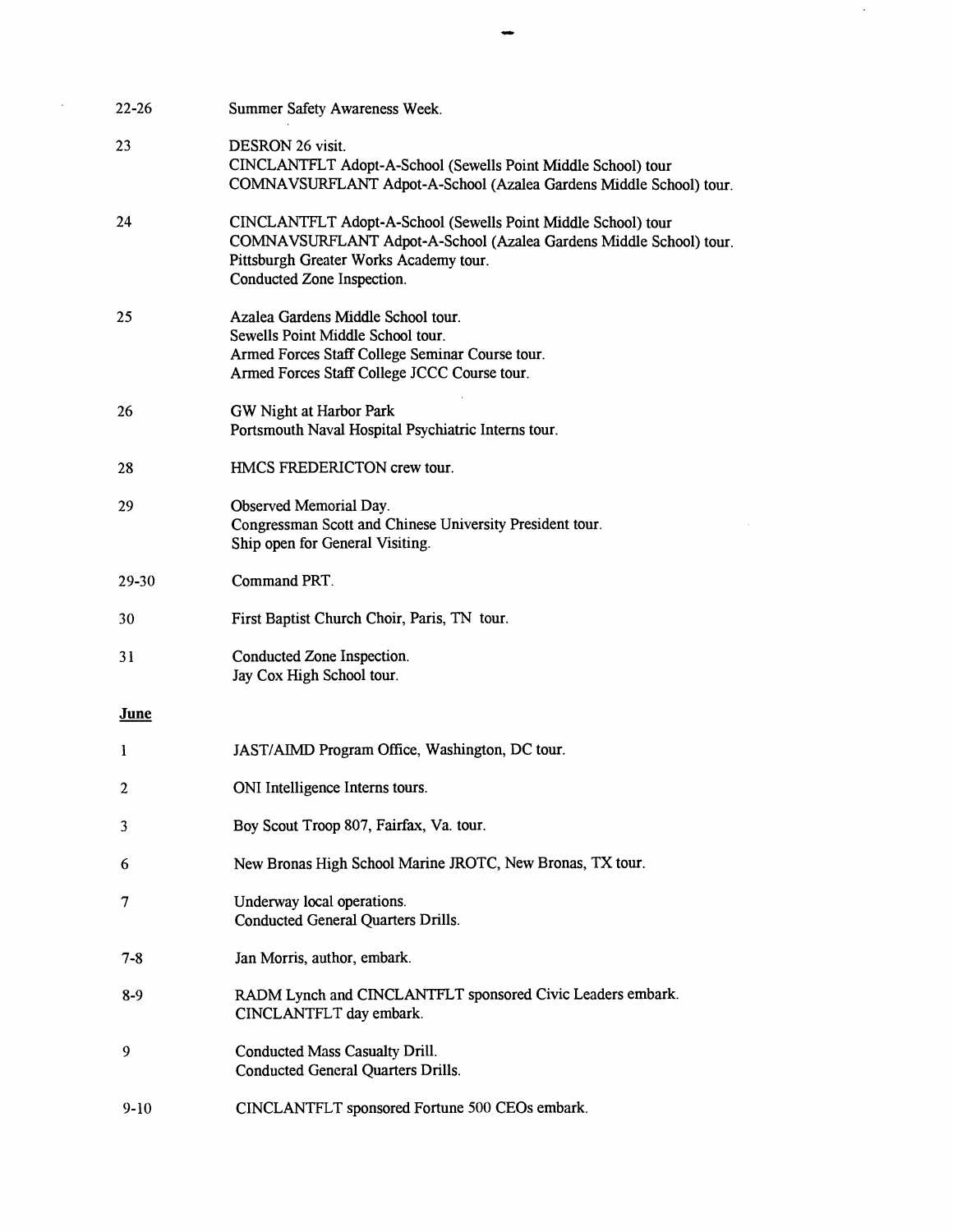| 10                | <b>Conducted General Quarters Drills.</b>                                                                                          |
|-------------------|------------------------------------------------------------------------------------------------------------------------------------|
| 11                | Medical sponsored Health Promotion Fair held on after mess decks.                                                                  |
| $11 - 12$         | Ms. Judith Miller, DoD General Counsel and RADM Grant, Navy JAG embark.                                                            |
| $12 \overline{ }$ | <b>COMDESRON 26 arrives.</b><br><b>Conducted General Quarters Drills.</b>                                                          |
| 13                | Conducted General Quarters Drills.                                                                                                 |
| $13 - 14$         | RADM(Ret) Miller, CEO Navy Memorial Foundation and COMDESRON 26 guests<br>embark.                                                  |
| 14                | Conducted General Quarters Drills.                                                                                                 |
| $14 - 15$         | Mr. Neil Planzer, Deputy FAA Administrator and guests embark.                                                                      |
| 15                | <b>Conducted General Quarters Drills.</b>                                                                                          |
| $16-17$           | Atlanta Community Leaders embark.                                                                                                  |
| 17                | CODEL Canady (Rep. Charls Canaday, Fl.) day embark.<br><b>Conducted General Quarters Drills.</b><br>Conducted Mass Casualty Drill. |
| 19                | VADM(Ret) Dunleavy and Dr. Robertson embark.<br>Royal Navy guests embark.                                                          |
| 21                | Conducted Zone Inspection.<br><b>Conducted General Quarters Drills.</b>                                                            |
| 23                | Conducted Zone Inspection.<br>Moored 12 South, Naval Station Norfolk, Virginia.                                                    |
| 24                | Southern Association of Colleges and Schools tour.<br>Commanding Officer, Dam Neck tour.                                           |
| 25                | COMNAVBASE sponsored Hampton Roads area kids tour.                                                                                 |
| 26                | Cable Broadcasting Executives tour.<br>Old Dominion University Graduate Students tour.                                             |
| $26 - 28$         | <b>Command Assessment.</b>                                                                                                         |
| 27                | Reproductive Hazards Board tour.                                                                                                   |
| 28                | Conducted Zone Inspection.                                                                                                         |
| 29                | Defense Logistics Agency Staff tour.                                                                                               |
| 30                | Ship's picnic at Kings Dominion.                                                                                                   |

 $\sim$   $\epsilon$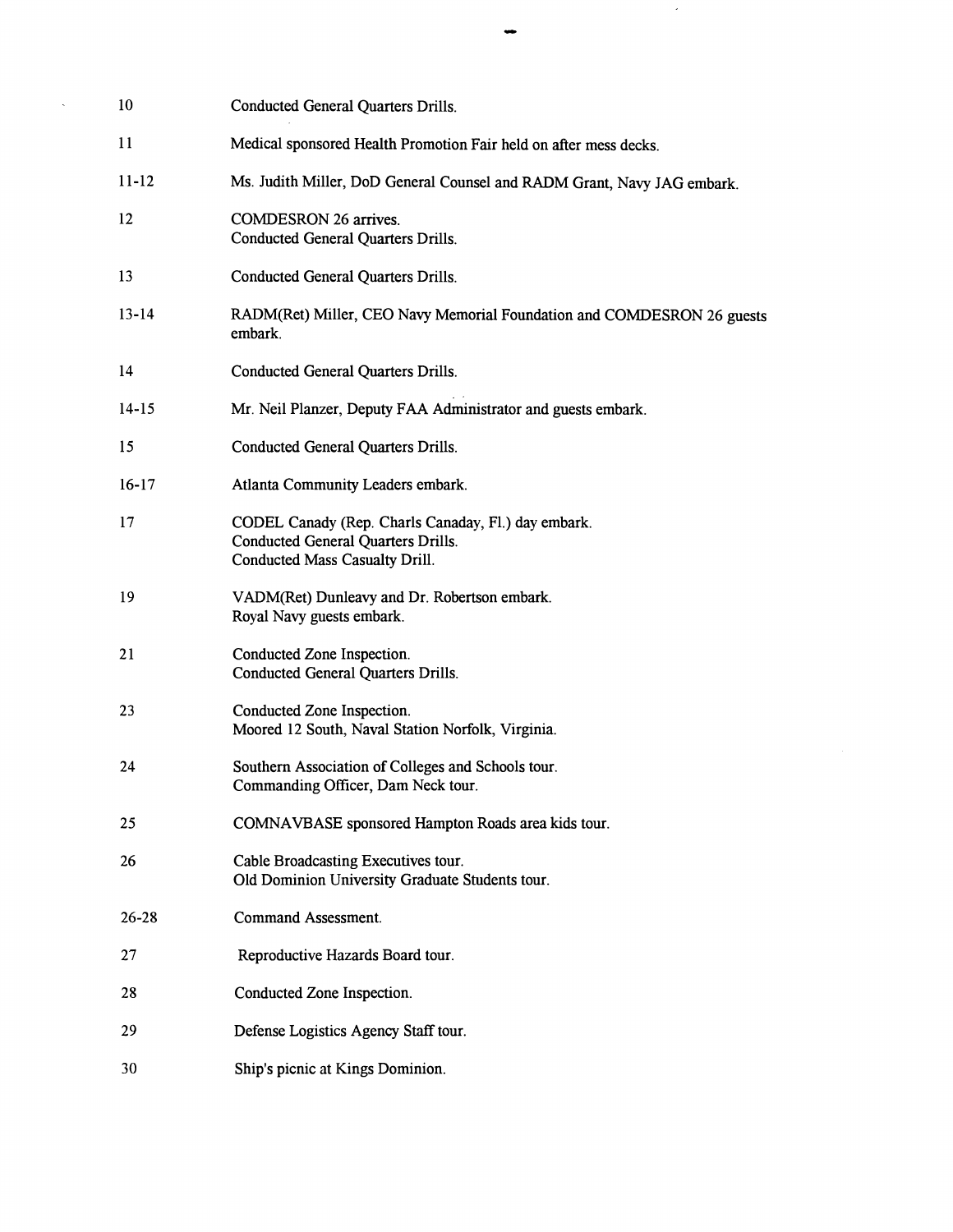# **July**

 $\mathcal{L}$ 

 $\overline{\phantom{a}}$ 

 $\bar{\mathcal{A}}$ 

 $\bar{\lambda}$ 

| 1         | Mr. John V. Cuddy, BUMED Comptroller tour.                                                                           |
|-----------|----------------------------------------------------------------------------------------------------------------------|
| 4         | Ship's third birthday.<br>Ship open for General Visiting.                                                            |
| 5         | Conducted Zone Inspection.<br>Armed Forces Staff College tour.                                                       |
| 6         | Mr. Joe Fengler, Senate Appropriations staff member tour.<br>Russion Exchange Students tour.                         |
| 7         | Ambassador Kanwal Sibal, Deputy Chief of Mission, Indian Embassy tour.<br>Ft. Eustis 222nd Aviation Detachment tour. |
| 8         | Ambassador Helmut Tuerk, Austrian Ambassador to U.S. tour.<br>USS WILLIAM R. RUSH Association Reunion Group tour.    |
| 10        | Conducted ammo onload<br>Armed Forces Staff College tour.                                                            |
| 11        | OSD Theater Battle Management Group tour.                                                                            |
| 12        | Underway local operations.<br>Conducted precision anchorage.                                                         |
| $12 - 18$ | Participated in Exercise Boastful Labor.                                                                             |
| $13 - 14$ | Business Executives for National Security embark.                                                                    |
| $14 - 15$ | Fortune 500 CEOs embark.                                                                                             |
| $16-17$   | CAPSTONE embarks.                                                                                                    |
| $17 - 18$ | CINCLANTFLT/COMNAVAIRLANT sponsored DV's embark.                                                                     |
| $17 - 20$ | American Game and Fish Magazine embark.                                                                              |
| $18-19$   | Fortune 500 CEOs embark.                                                                                             |
| 20        | Moored 12 South, Naval Station Norfolk, Virginia.                                                                    |
| 22        | Underway Family Day Cruise.<br>Moored 12 South Naval Station Norfolk, Virginia.                                      |
| 24        | SECNAV, CNO, NAVSEASYSCOM, NSW tour.                                                                                 |
| 25        | Princess Anne Community Center tour.<br>Kissimmee, Fl Boy Scouts tour.                                               |
| 26        | Navy League tour.<br>CINCLANTFLT sponsored German visitors tour.                                                     |

 $\hat{\mathcal{A}}$ 

 $\overline{\phantom{a}}$ 

 $\bar{\gamma}$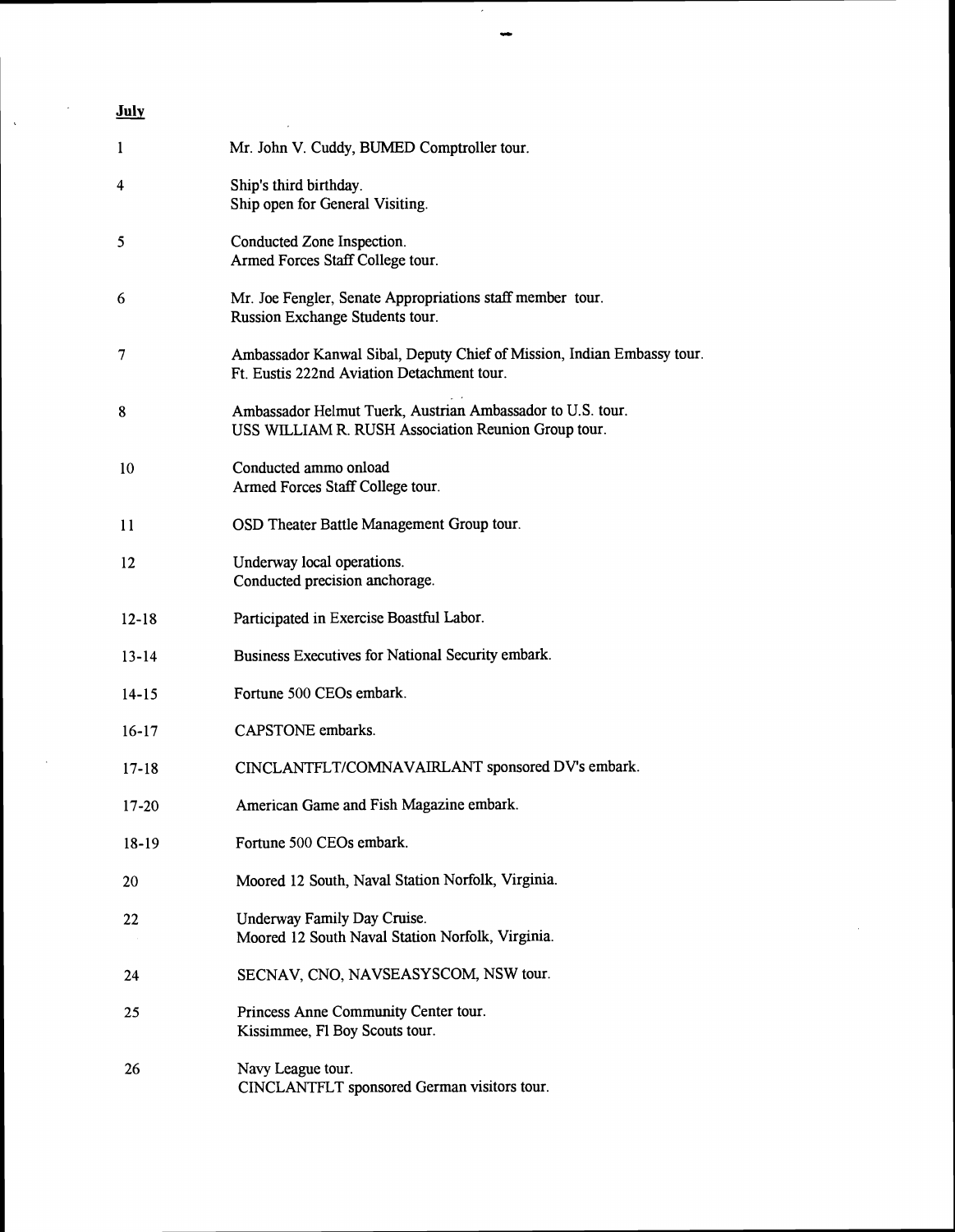| 27            | Mrs. Michaela Geiger, German Parliamentary State and Deputy Secretary of State tour.                                                  |
|---------------|---------------------------------------------------------------------------------------------------------------------------------------|
| 28            | Old Dominion University tour.<br>COMNAVAIRLANT sponsored tour (Mr. Ponti and family)                                                  |
| 30            | CINCLANTFLT sponsored tour (Ms. Victoria Rivas-Vasquez)                                                                               |
| 31            | "Yes We Can" tour.                                                                                                                    |
| <b>August</b> |                                                                                                                                       |
| 1             | Sea Cadets tour.                                                                                                                      |
| 2             | Conducted Zone Inspection.<br>Armed Forces Staff College tour.<br>COMAEWWWINGLANT newly winged NFO's tour.                            |
| 3             | Command General Staff College tour.                                                                                                   |
| 4             | United Nations Staffers tour.<br>Army Veteranarians tour.                                                                             |
| 5             | Ms. Carol M. Browner, Director, Environmental Protection Agency tour.                                                                 |
| 7             | Bowie High School NJROTC tour.                                                                                                        |
| 8             | Armed Forces Experimental Training Center tour.                                                                                       |
| 9             | Conducted Zone Inspection.<br>Old Dominion University Japanese Students tour.<br>International Conference of Chemical Educators tour. |
| 10            | Conducted ammo onload.<br>Armed Forces Staff College tour.                                                                            |
| 11            | NATO Flag Officers tour.                                                                                                              |
| 12            | Former Congresswomen Ms. Beverly Byron tour.                                                                                          |
| 14            | Former President George Bush and Mrs. Barbara Bush tour.<br>COL Cees Van Egmond, Netherlands Royal Marine Corps tour.                 |
| 15            | Underway local operations.<br>Conducted precision anchorage evolution.                                                                |
| $15 - 18$     | NMPTT.                                                                                                                                |
| 16            | Conducted Zone Inspection.<br><b>Conducted General Quarters Drills.</b>                                                               |
| 18            | <b>Conducted General Quarters Drills.</b><br>Moored Pier 12 South, Naval Station Norfolk, Virginia.                                   |

 $\hat{\mathcal{A}}$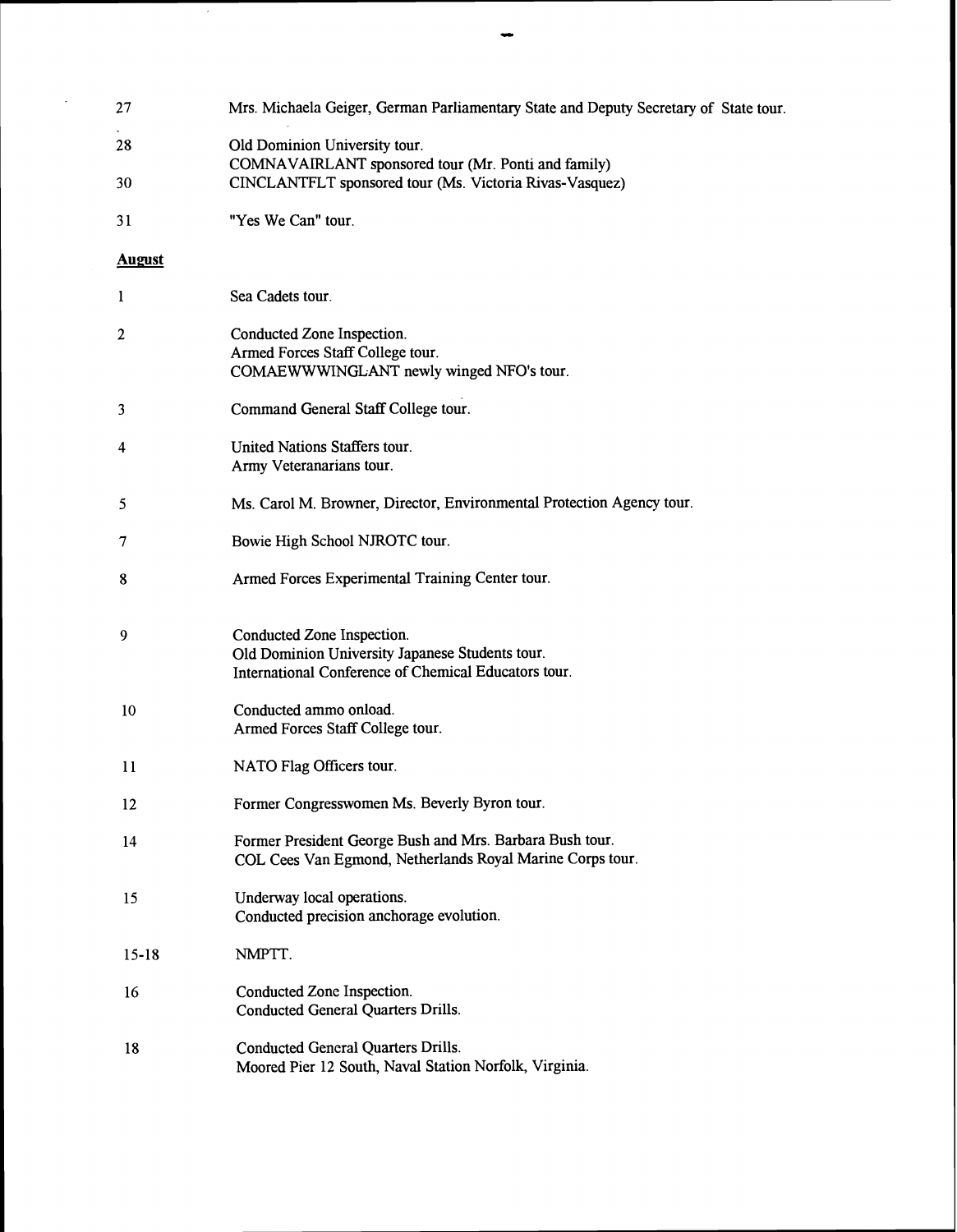| 22               | SES-APEX tour and luncheon.<br>Navy Relief Coordinators tour.                                                                                                |
|------------------|--------------------------------------------------------------------------------------------------------------------------------------------------------------|
| 23               | Conducted Zone Inspection.                                                                                                                                   |
| 24               | Fair Hope, Alabama NJROTC tour.<br>Joint Chief of Staff/Office of the Secretary of Defense tour.<br>Federal Armed Forces University, Munich, Germany tour.   |
| 26               | RADM Moses and GTE Vice President tour.                                                                                                                      |
| 29               | Partnership for Peace Coordination Cell tour.<br>Northern Virginia Youth Group tour.                                                                         |
| 30               | Conducted Zone Inspeciton.<br>Federal Armed Forces Command and Staff College tour.                                                                           |
| 31               | Senior Defense Analyst for the Library of Congress tour.<br>Johns Hopkins University Applied Physics Laboratoty tour.                                        |
| <b>September</b> |                                                                                                                                                              |
| 1                | CAPT Bardone, former CO of USS THEODORE ROOSEVELT (CVN 71) tour.<br>USS BALTIMORE (SSN 704) Wardroom tour.                                                   |
| 3                | Japanese Midshipman tour.                                                                                                                                    |
| 4                | Observed Labor Day.                                                                                                                                          |
| 5                | His Excellency Takakazu Kuriyama, Ambassador of Japan tour.                                                                                                  |
| 6                | Conducted Zone Inspection.<br>Medical Flag Officers tour.                                                                                                    |
| 7                | Conducted ammo onload.<br>Rural Electric Association tour.<br>Held E-4 Advancement Exam.                                                                     |
| 9                | Commanding Officer, VF 101 tour.<br>Armed Forces Staff College tour.                                                                                         |
| 11               | MARDET Change of Command.<br>Decatur, Georgia NJROTC tour.                                                                                                   |
| 12               | RADM Robert M. Moore, Chief of Supply Corps tour.<br>Mr. K. A. Nambiar, Secretary of Defense, Ministry of Defense, India tour.<br>Held E-5 Advancement Exam. |
| 13               | Conducted Zone Inspection.<br>Hampton Roads Hotel/Motel Association tour.<br>Ukrainian Delegation tour.                                                      |

 $\bar{\gamma}$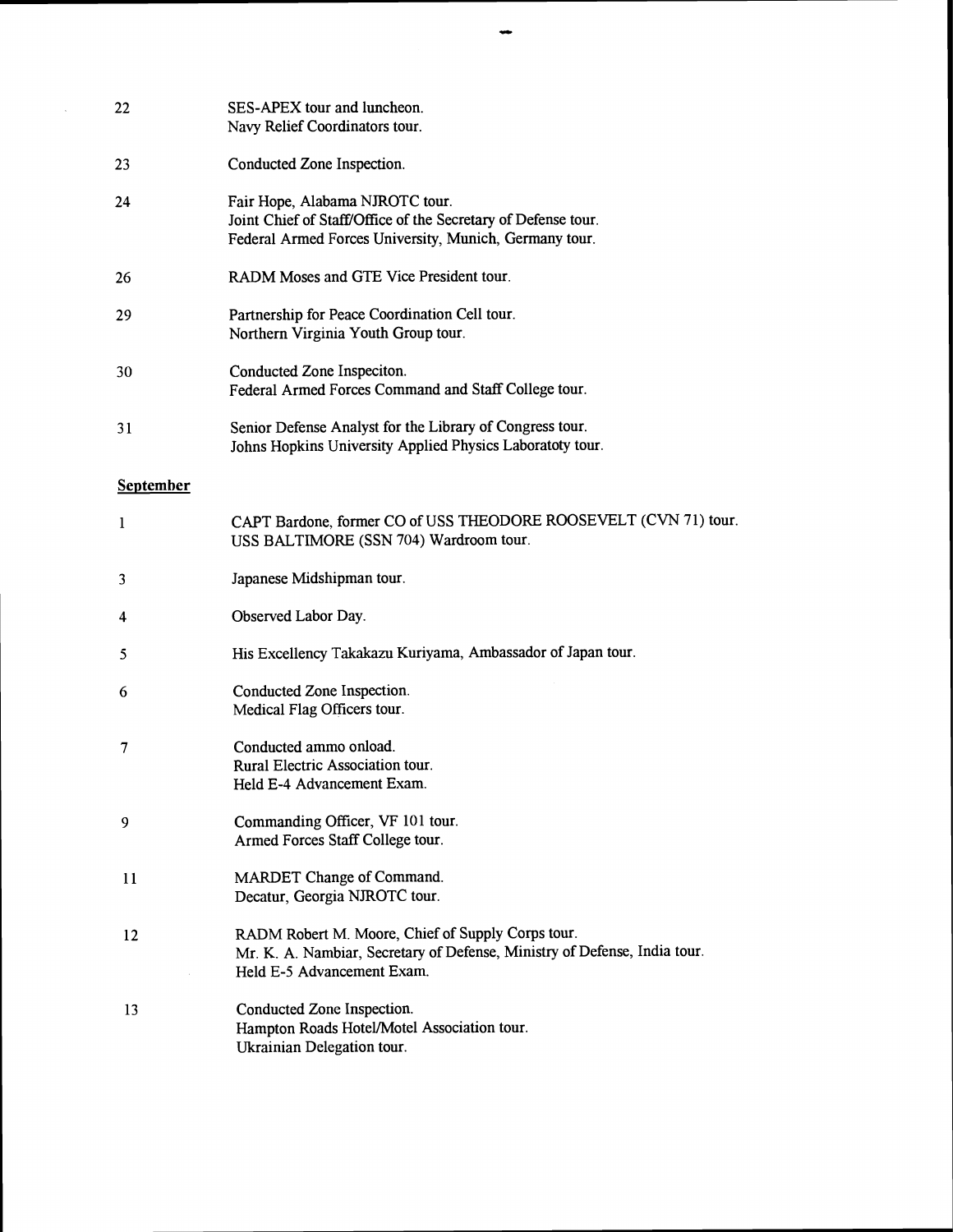| 14             | Conducted ammo onload.<br>Military Health Care Advisor tour.<br>Mr. Krystian Piatkowsky, Senior Advisor to the President of Poland tour.<br>German Exchange Midshipman tour.<br>Held E-6 Advancement Exam. |
|----------------|------------------------------------------------------------------------------------------------------------------------------------------------------------------------------------------------------------|
| 15             | Russian Theater Missile Defense Exercise Delegation tour.<br>RADM(Ret) Hayworth Guests tour.                                                                                                               |
| 16             | Smithsonian Institute tour.                                                                                                                                                                                |
| 19             | Norwegian Intelligence Service tour.                                                                                                                                                                       |
| 20             | Conducted Zone Inspection.<br>Fleet Technical Naval Air Warfare Center tour.                                                                                                                               |
| 21             | Underway COMPTUEX<br>Conducted precision anchorage evolution.                                                                                                                                              |
| $21 - 24$      | GEORGE WASHINGTON/COMNAVAIRLANT DV's embark.                                                                                                                                                               |
| 22             | Dr. Paul Kaminski, Under Secretary of Defense for Acquisition and Technology day<br>embark.                                                                                                                |
| 23             | <b>Conducted Mass Casualty Drill</b><br><b>Conducted General Quarters Drills.</b>                                                                                                                          |
| $23 - 24$      | GEORGE WASHINGTON/COMNAVAIRLANT DV's embark.                                                                                                                                                               |
| 24             | <b>Conducted General Quarters Drills.</b>                                                                                                                                                                  |
| $24 - 25$      | COMCARGRU 4/GEORGE WASHINGTON DV's embark.                                                                                                                                                                 |
| $24 - 26$      | Bill Curtis F/A-18 Documentary Film Crew arrives.                                                                                                                                                          |
| 25             | <b>Conducted General Quarters Drills.</b>                                                                                                                                                                  |
| $25 - 26$      | MGEN Chen Kaizeng, Defense Attache, Peoples Republic of China embark.                                                                                                                                      |
| 26             | <b>Conducted General Quarters Drills.</b>                                                                                                                                                                  |
| 27             | Conducted Zone Inspection.                                                                                                                                                                                 |
| 28             | <b>Conducted General Quarters Drills.</b>                                                                                                                                                                  |
| 29             | <b>Conducted General Quarters Drills.</b>                                                                                                                                                                  |
| 30 - 1 Oct     | Congressional Staff Delegation embark.                                                                                                                                                                     |
| <b>October</b> |                                                                                                                                                                                                            |
| 1              | CAPSTONE day embark.                                                                                                                                                                                       |

 $\sim 10^6$ 

 $\frac{1}{\sqrt{2}}$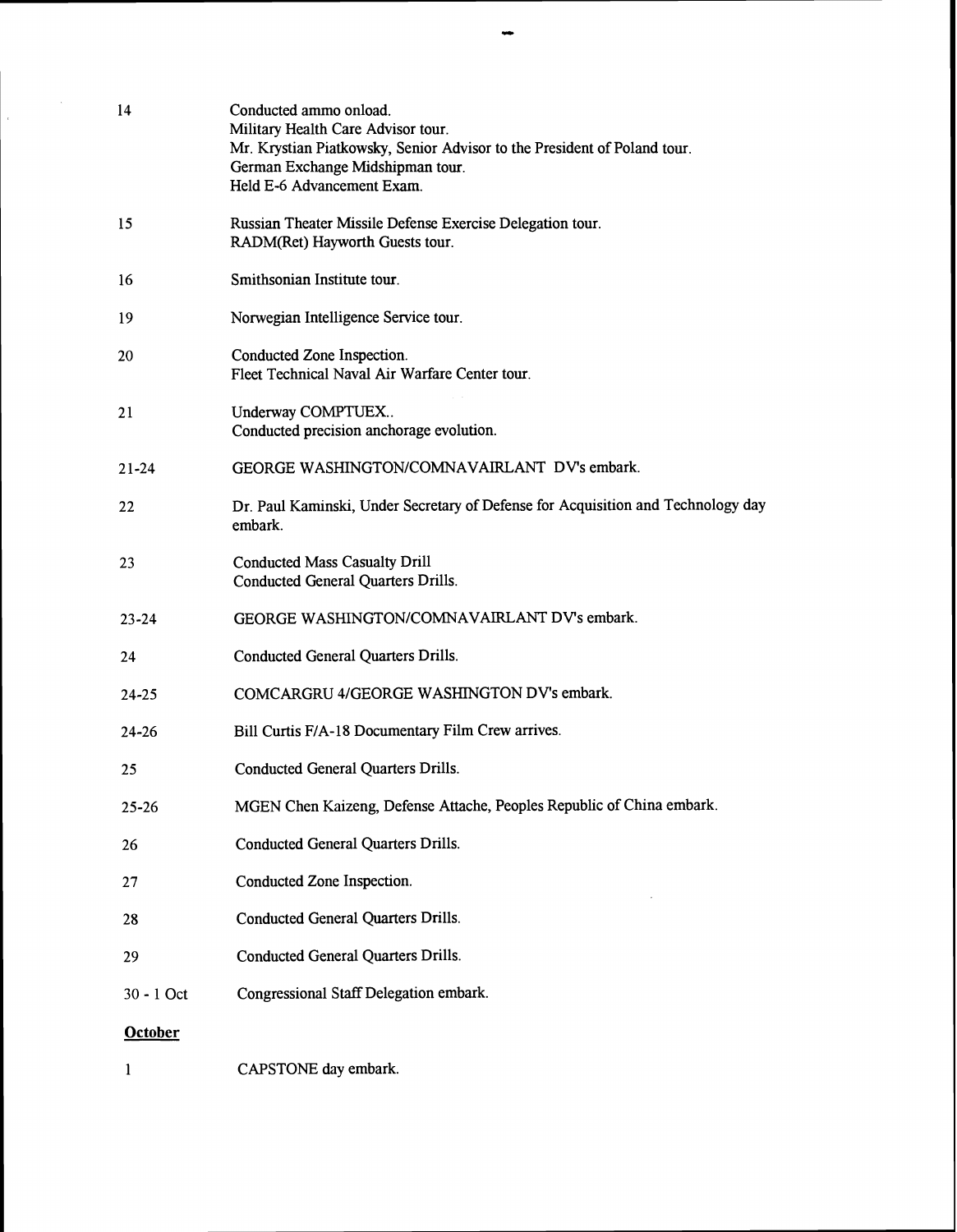| $\overline{2}$  | Conducted PASSEX with French ship FS VENTOSE<br>Commanding Officer, FS VENTOSE day embark.                                             |
|-----------------|----------------------------------------------------------------------------------------------------------------------------------------|
| 3               | Conducted General Quarters Drills.                                                                                                     |
| $3 - 5$         | GEORGE WASHINGTON/COMNAVAIRLANT DV's embark.                                                                                           |
| 4               | Conducted Zone Inspection.                                                                                                             |
| 5               | Commander, German Naval Aviation Flotilla day embark.                                                                                  |
| $5 - 7$         | Congressional Staff Delegation embark.                                                                                                 |
| 6               | <b>Conducted General Quarters Drills.</b>                                                                                              |
| 7               | Ponce DV's day embark.                                                                                                                 |
| 8               | Anchored Ponce, Puerto Rico.                                                                                                           |
| 9               | Conducted general visiting.                                                                                                            |
| 10              | Conducted general visiting.                                                                                                            |
| 11              | Underway COMPTUEX.<br>Conducted all hands Safety Standdown.<br>Celebrated Hispanic Heritage Month (Multi-Cultural Committee sponsored) |
| 13              | Observed Navy's 220th Birthday with cake cutting ceremony on after mess decks.<br><b>Conducted General Quarters Drills.</b>            |
| 14              | <b>LCDR</b><br>VFA 131, conducts 30,000 trap aboard ship.                                                                              |
| $14 - 15$       | OLA sponsored legislative staff members embark.                                                                                        |
| $15-16$         | Discovery Channel embark.                                                                                                              |
| 17              | <b>Conducted General Quarters Drills.</b>                                                                                              |
| 18              | Conducted Zone Inspection.                                                                                                             |
| 19              | COMFAIRCARIB DV's day embark.                                                                                                          |
| 25              | Conducted Zone Inspection.                                                                                                             |
| $26 - 27$       | Intrepid Museum DV's embark.                                                                                                           |
| 27              | Moored Pier 12 North, Naval Station, Norfolk, Virginia.                                                                                |
| 28              | Empire Test Pilot School (British) tour.                                                                                               |
| <b>November</b> |                                                                                                                                        |
| 2               | Underway COMPTUEX.                                                                                                                     |

 $\hat{\boldsymbol{\beta}}$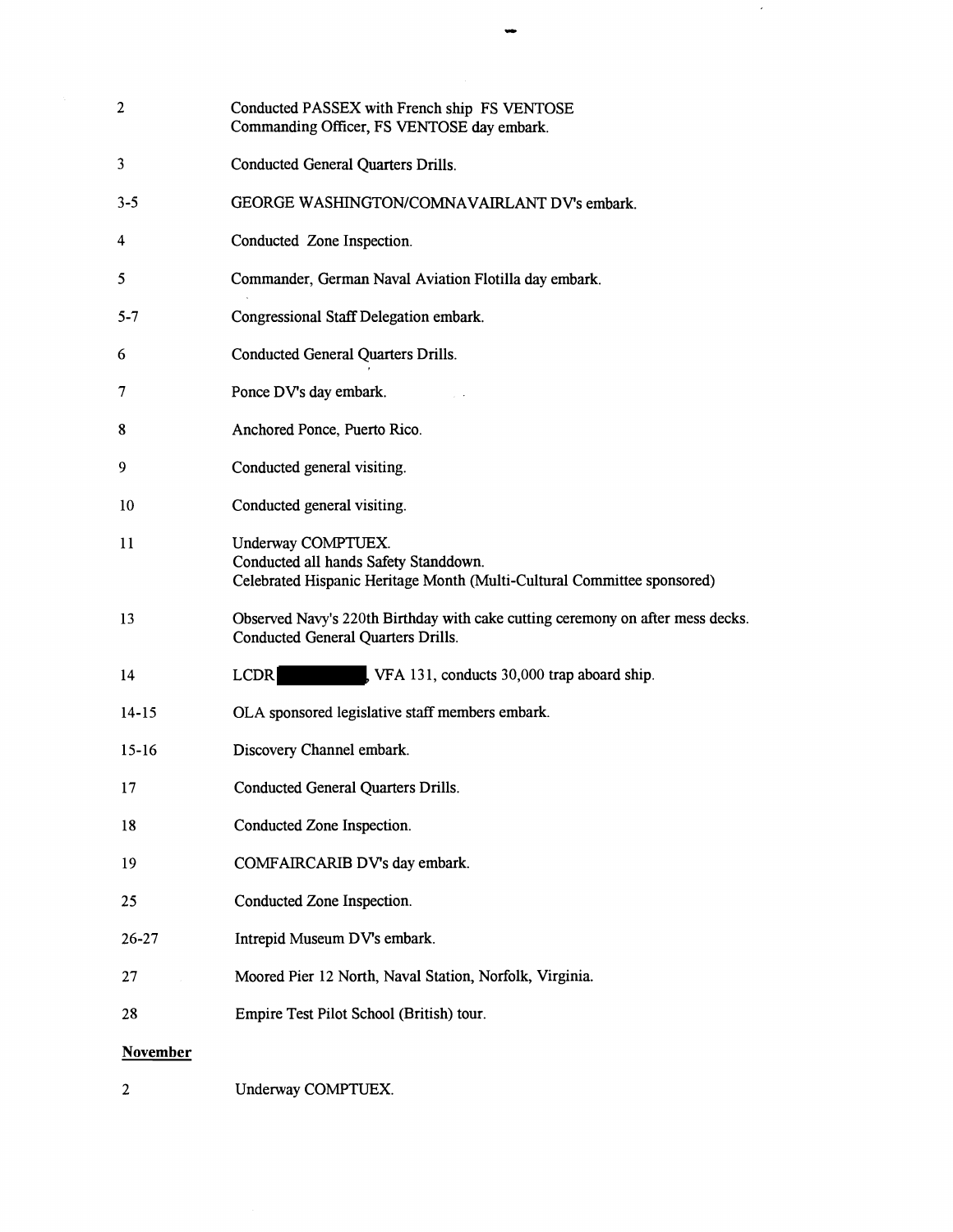| 3        | Naval Safety Center day embark.<br>OLA sponsored Press Secretaries day embark.                                                                 |
|----------|------------------------------------------------------------------------------------------------------------------------------------------------|
| 4-5      | U.S. Representative Danny Lee Burton embark.<br>Former Secretary of Treasury, Mr. William Simon embark.                                        |
| $5 - 6$  | CINCLANTFLT/GEORGE WASHINGTON DV's embark.                                                                                                     |
| 6        | 2,200 Sailors spell "Go Navy" on the flight deck for video production in support of<br>Army-Navy game.                                         |
| $6 - 7$  | GEORGE WASHINGTON DV's embark.                                                                                                                 |
| $7 - 8$  | Chicago Young Presidents Organization embark.                                                                                                  |
| 9        | Moored Pier 12 North Naval Station Norfolk, Virginia.                                                                                          |
| 11       | U.S. Coast Guard International Officer's Course tour.                                                                                          |
| 13       | Terry Parker High School, Jacksonville, FL NJROTC tour.<br>Norwegian Intelligence Service tour.                                                |
| 15       | CAPT Christian Dobberthien, Director of German Naval Intelligence tour.<br>Marine Corps Command and Staff College International Officers tour. |
| 16       | Roanoke, VA AFROTC tour.                                                                                                                       |
| 17       | National War College Students tour.<br>Montigue High School, Williamsburg, VA tour.                                                            |
| 18       | William and Mary Swim Team tour.<br>Chantilly, VA and Rockville, MD Boy Scouts tour.                                                           |
| 20       | Armed Forces Staff College tour.                                                                                                               |
| 21       | Good Order and Discipline Standdown.                                                                                                           |
| 22       | USACOM/CINCLANTFLT/COMNAVAIRLANT Guests tour.                                                                                                  |
| 24       | Local Flag Officers guests tour.                                                                                                               |
| 27       | Canadian Forces Command and Staff College tour.                                                                                                |
| 28       | French Naval Personnel tour.<br>Navy Chief Executive Officer Conference tour.                                                                  |
| 29       | Underway JTFEX 96-1.                                                                                                                           |
| 29-30    | COMCRUDESGRU 2 DV's embark.                                                                                                                    |
| 30-1 Dec | CINCLANTFLT DV's embark.                                                                                                                       |

# **December**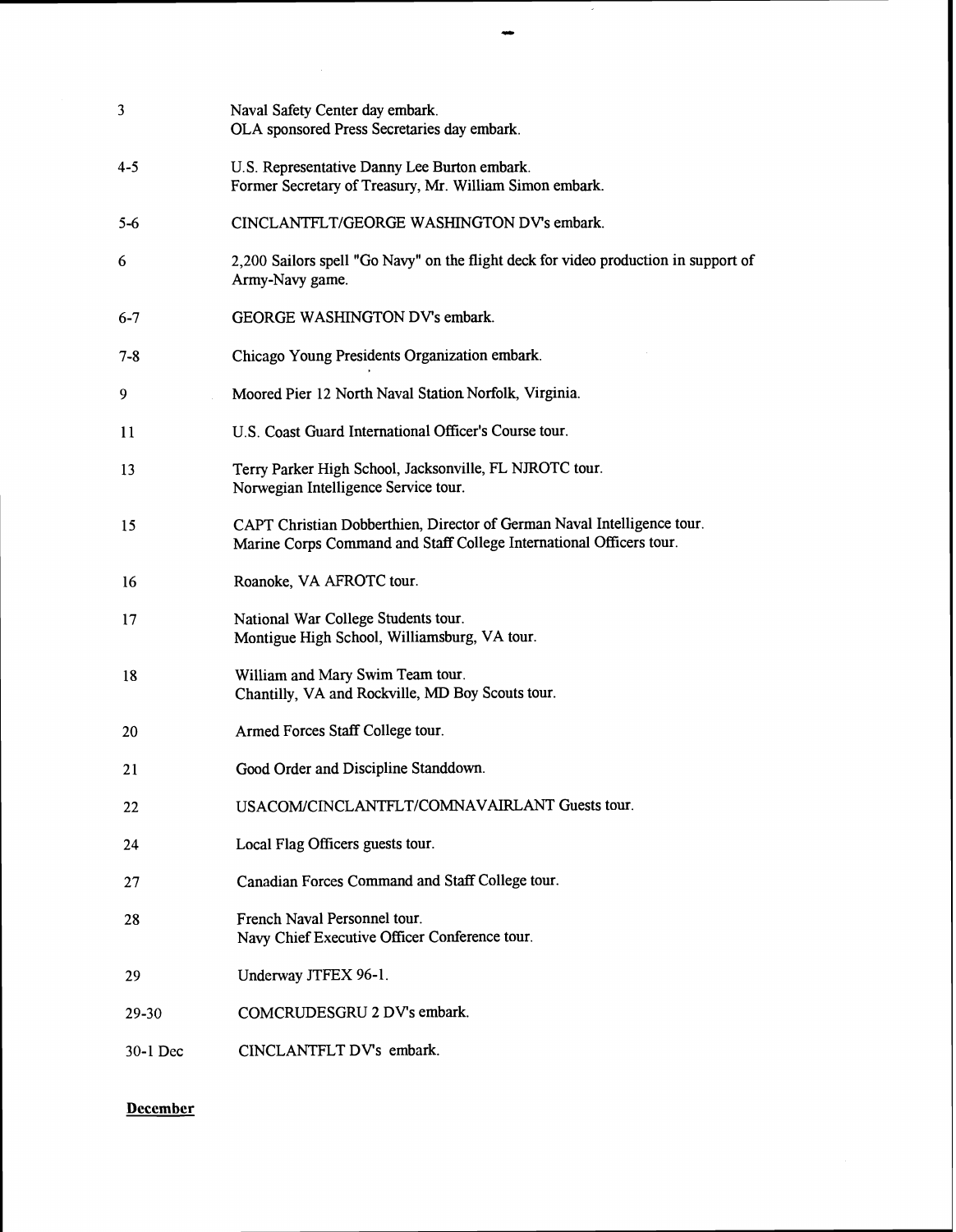| l         | CINCLANTFLT Guest day embark.                                                                                                                                               |
|-----------|-----------------------------------------------------------------------------------------------------------------------------------------------------------------------------|
| $1 - 2$   | Legislative Staff Delegation embark.                                                                                                                                        |
| $2 - 3$   | Dep Director DLA embark.<br>New York Navy League embark                                                                                                                     |
| 5-6       | Chief Scientist, USAF embark.                                                                                                                                               |
| 6         | Congressional Spouses day embark.<br>CINCLANTFLT day embark                                                                                                                 |
| 7         | COMSECONDFLT JFACC day embark.                                                                                                                                              |
| 7-9       | Congressional Staff Delegation embark.                                                                                                                                      |
| 8-9       | Mr. John B. Emerson, Deputy Asst. to the President for Political Affairs and Mr.<br>William J. Cassidy, Jr., Deputy Asst SECNAV for Conversion and Redevelopment<br>embark. |
| $9-10$    | Mr. Seth Waxman, Associate Deputy Attorney General embark<br>SACLANT International Military Staff embark.                                                                   |
| $9-12$    | Mr. Angelo, Director, DoD Readiness, Programming and Assessment embark.                                                                                                     |
| $10 - 11$ | Mr. Pete Powers, First Deputy Mayor of New York City embark.                                                                                                                |
| 11        | Dr. Stephen Joseph, Assistant SECDEF (HA), VADM Harold M. Koenig, Navy Surgeon<br>General and LTGEN Edgar R. Anderson, Air Force Surgeon General day embark.                |
| 12        | USACOM Media embark for JTFEX 96-1.                                                                                                                                         |
| $12 - 14$ | CNO Executive Panel day embark.                                                                                                                                             |
| $13 - 14$ | Dr. John Hamre, Under SECDEF (COMPTROLLER) embark.                                                                                                                          |
| 14        | JAST day embark.                                                                                                                                                            |
| 16        | Moored Pier 12 North, Naval Station Norfolk, Virginia.                                                                                                                      |
| 18        | are married on board by<br>Wedding: ADCS(AW)<br>and<br>ship's chaplain.                                                                                                     |
| 19        | Children's Christmas Party.                                                                                                                                                 |
| 20        | GW Holiday Party - Spirit of Norfolk.                                                                                                                                       |
| 21        | GW Holiday Party - Spirit of Norfolk.                                                                                                                                       |
| 25        | Observed Christmas.                                                                                                                                                         |
| 26        | French Consulate tour.                                                                                                                                                      |

 $\mathcal{A}^{\mathcal{A}}$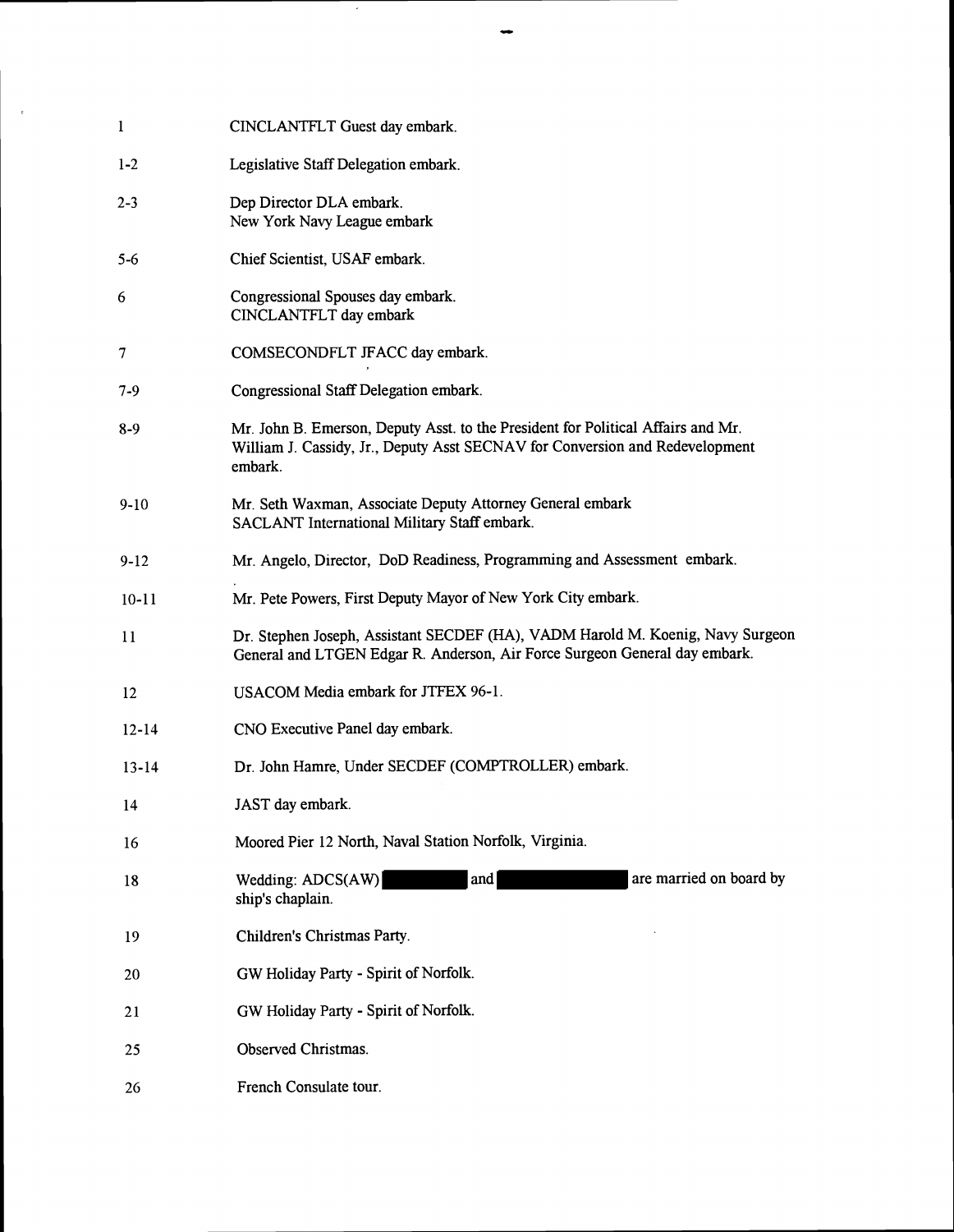- 28 **NAVAIR video team visits GW.**
- 29 **COMFATWINGSLANT tour. GW Holiday Party** - **Spirit of Norfolk.**
- $31$ **Moored Pier 12 North, Naval Station Norfolk, Virginia.**

 $\ddot{\phantom{0}}$ 

 $\hat{\mathcal{A}}(\hat{\mathcal{A}})$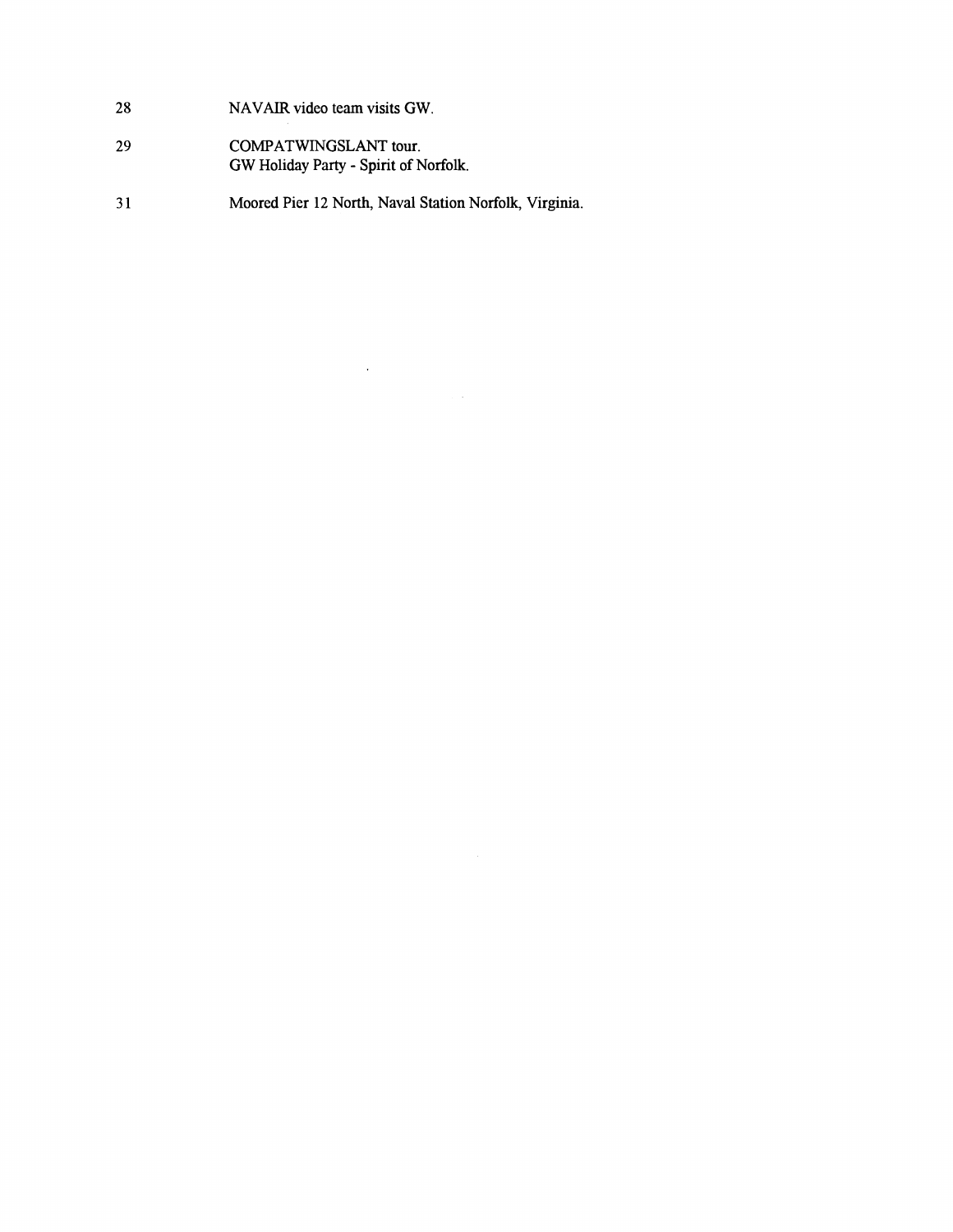## **NARRATIVE**

January 1, 1995 found USS GEORGE WASHINGTON (CVN 73) pierside at its homeport of Naval Station Norfolk, Virginia. During the year, two events were focal points for the ship. First was a Selected Restricted Availability at the Norfolk Naval Shipyard, Portsmouth, Va. and successfully completing work-ups for deployment in January 1996.

On January 6, the GEORGE WASHINGTON departed NAVSTA for NNSY to conduct a three month SRA. While in the shipyard, extensive upgrades and modifications were made to the ship's engineering spaces, communications capabilities and living spaces. After successfully completing the yard period, GEORGE WASHINGTON was underway April 7-12 for sea trials.

April 20 saw the changng of the guard aboard GEORGE WASHINGTON when CAPT Malcolm P. Branch relieved CAPT Robert G. Sprigg to become the third Commanding Officer of the "Spirit of Freedom". Nearly 2,000 Sailors and guests were in attendance at the ceremony with Chief of Naval Operations, ADM Mike Boorda as the guest speaker. CAPT Branch had served previously as the ship's commissioning Executive Officer.

During the underway period from May 11-19, GEORGE WASHINGTON conducted another first for the ship. During the first week, VMFA 142 became the first reserve Marine attack fighter squadron to qualify as a deployable unit of a carrier air wing. Four F/A-18s, 10 pilots and 20 enlisted Marines from the squadron were aboard to conduct carrier qualfications.

On July 4, GEORGE WASHINGTON celebrated its third birthday. A small ceremony hosted by CAPT and Mrs. Branch was held in Hangar Bay 2. The ceremony included cake cutting with the youngest and oldest crew members, AN youngest and oldest crew members,  $AN$ Following the ceremony, the ship opened its doors to the public for general visiting hosting 2,774 visitors.

A "Passing of the Badge" ceremony was conducted August 4 on GEORGE WASHINGTON'S flight deck as AFCM(AW) Jesse J. Elliott relieved ABCM(AW) Douglas Ausderau as the ship's Command Master Chief. Elliott is the ship's third CMC.

On August 14, GEORGE WASHINGTON was honored by a visit from former President George Bush and First Lady Barbara Bush. This was the second visit to the "Spirit of Freedom" for Bush. The previous visit was on July 21, 1990 when the former first couple participated in the ship's christening at Newport News Shipbuilding. While aboard ship, the former first couple had a chance to visit one-on-one with GW Sailors and dine with them on the Mess Decks. Before departing, the Bush's also addressed the crew in a packed hangar bay. Mrs. Bush, the shp's sponsor, left the crew with the following statement saying, "You are the peace makers and the peace keepers...God bless you all."

Another significant milestone for the ship during August, was the establishment of Supply Department's S-7 Division. This new 12-Sailor division represents the evolution of an on board hazardous material waste and control program that places top priority on the Navy's goal of safeguarding the environment. The establishment of this new division was a move to further consolidate the control of hazardous material aboard GEORGE WASHINGTON.

On September 2 1, GEORGE WASHINGTON got underway for its TSTA IIVFEP training phase in preparation for the ship's COMPTUEX. Fleet Training Group was aboard for the nine day TSTA III/FEP to assess the ship's overall readmess to conduct training and to evaluate the ship's various training teams ability to effectively train the crew. FTG found wellestablished training teams with a highly motivated crew earning the ship an overwhelming passing grade to conlinue with its preparations for deployment.